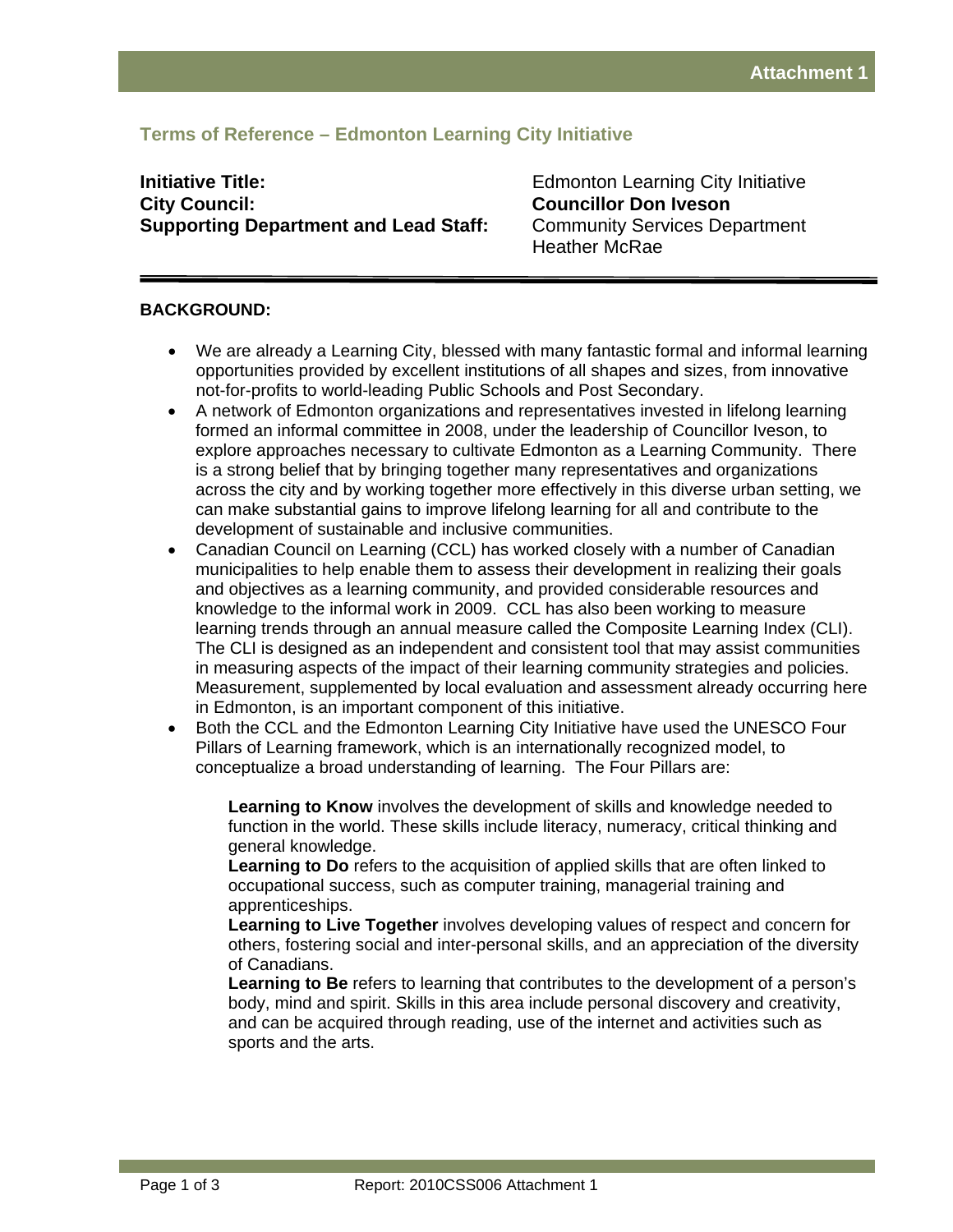#### **DESIRED OUTCOMES:**

#### **Phase One (2010): [Completed.]**

- To develop a vision and definition of a 'Learning Community' and establish some preliminary directions for the initiative.
- To prepare a Civic Declaration with respect to the importance of Learning to our community.
- To develop an Asset Inventory of potential partner agencies operating in Edmonton that deliver learning opportunities in our community.
- To hold a Dialogue Event with public and partner agency representation and generate discussion about opportunities for collaboration.
- To identify priorities for action based on the Asset Inventory & Public Dialogue Event.

### **Proposed Phase Two Activities:**

- To discuss, clarify, align, and design effective strategies for each one of the priorities and prepare a community learning plan.
- Through partnerships, to develop, implement and monitor an inclusive Learning Community Plan including ongoing measurement of success.
- To develop a transition plan for the initiative to become self-sustaining.

## **ALIGNMENT WITH STRATEGIC DIRECTION:**

- The Edmonton's Learning City Initiative is aligned with the City's strategic goal of Improving Edmonton's Livability:
	- Three-year priority goals:
	- o Enhance social connectedness for all citizens
	- o Preserve, celebrate and support Edmonton's heritage, arts and culture
	- o Reduce barriers to participation in recreation activities and local programs
	- o Improve community engagement and participation
- The Edmonton's Learning City Initiative supports the 10-year goal of improving Edmonton's livability by aligning with the following goals and objectives of The Way We Live: Edmonton's People Plan:
	- $\circ$  Goal 1: Edmonton is a vibrant, connected, engaged, and welcoming community
	- o Goal 2: Edmonton celebrates life
	- o Goal 3: Edmonton is a caring, inclusive, affordable community

## **START-UP BUDGET REQUIREMENTS:**

- Budget for this initiative would be minimal if any. To date various organizations such as the University of Alberta, the Edmonton Public Library and others have donated in-kind services and the intention is to continue to seek in-kind support for all elements of the Phase One activity.
- Once a Community Learning Plan is developed by the group, an implementation plan will identify any budget requirements.